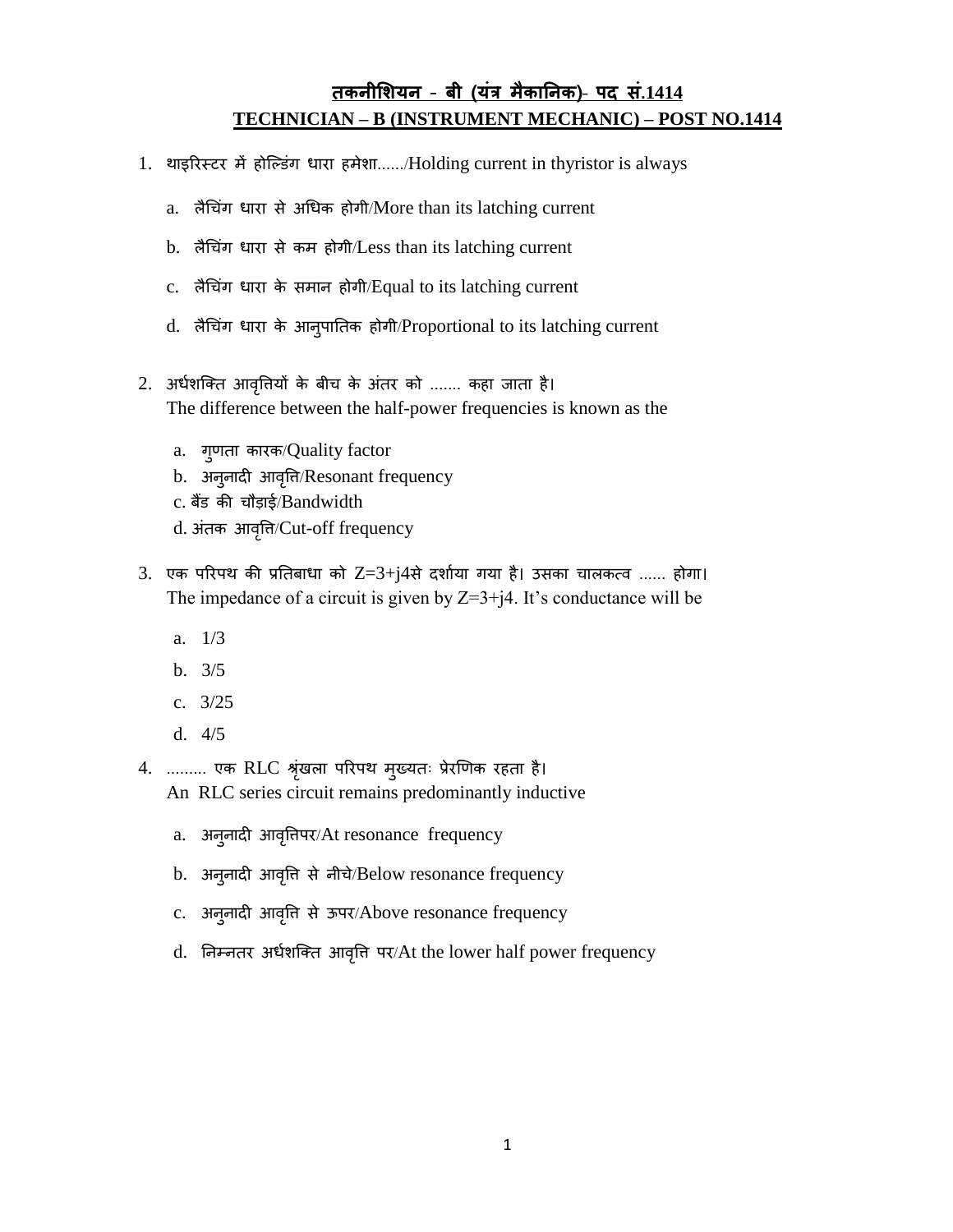- 5. एक SCR .......... है/An SCR is a
	- a. त्रि स्तरीय त्रि अंत्य युक्ति/Three layer three terminal device
	- b. त्रि स्तरीय चार अंत्य युक्ति/Three layer four terminal device
	- c. चतुर स्तरीय त्रि अंत्य युक्ति/Four layer three terminal device
	- d. चतुर स्तरीय चार अंत्य युक्ति/Four layer four terminal device
- 6. द्त्तवआधािी सिंख्या 10010100का द्त्तव पूिक ........ है। Twos complement of the binary number 10010100 is
	- a. 01101011
	- b. 01101100
	- c. 11101100
	- d. 10001011
- 7. एक JK फ्लिप-फ्लॉप का आउटपुट Q 1 है। घड़ी स्पंद को लगाते समय वह 0में परिवर्तित होता है। इनपुट J और K क्रमशः ...... हैं।

The output Q of a JK flip-flop is 1. It changes to 0 when a clock pulse is applied. The inputs Jand K are respectively

- a.  $0 \frac{\text{and } X}{\text{and } X}$
- b. 1  $\frac{\text{d}}{\text{d}}\sqrt{\text{d}}$  and X
- c.  $X \frac{\partial}{\partial x}$  and 1
- d.  $X \frac{\partial}{\partial x} \frac{\partial}{\partial y}$  and 0
- 8. एक 8बिट माइक्रोप्रोसेसर यह बताता है कि इसमें ....... हैं/ An 8 bit microprocessor signifies that it has
	- a. 8त्रबट एड्रस बस/8 bit address bus
	- b. 8बिट नियंत्रण बस/8 bit control bus
	- c. 8अंतरायन लाइन/8 interrupt lines
	- d. 8बिट डाटा बस/8 bit data bus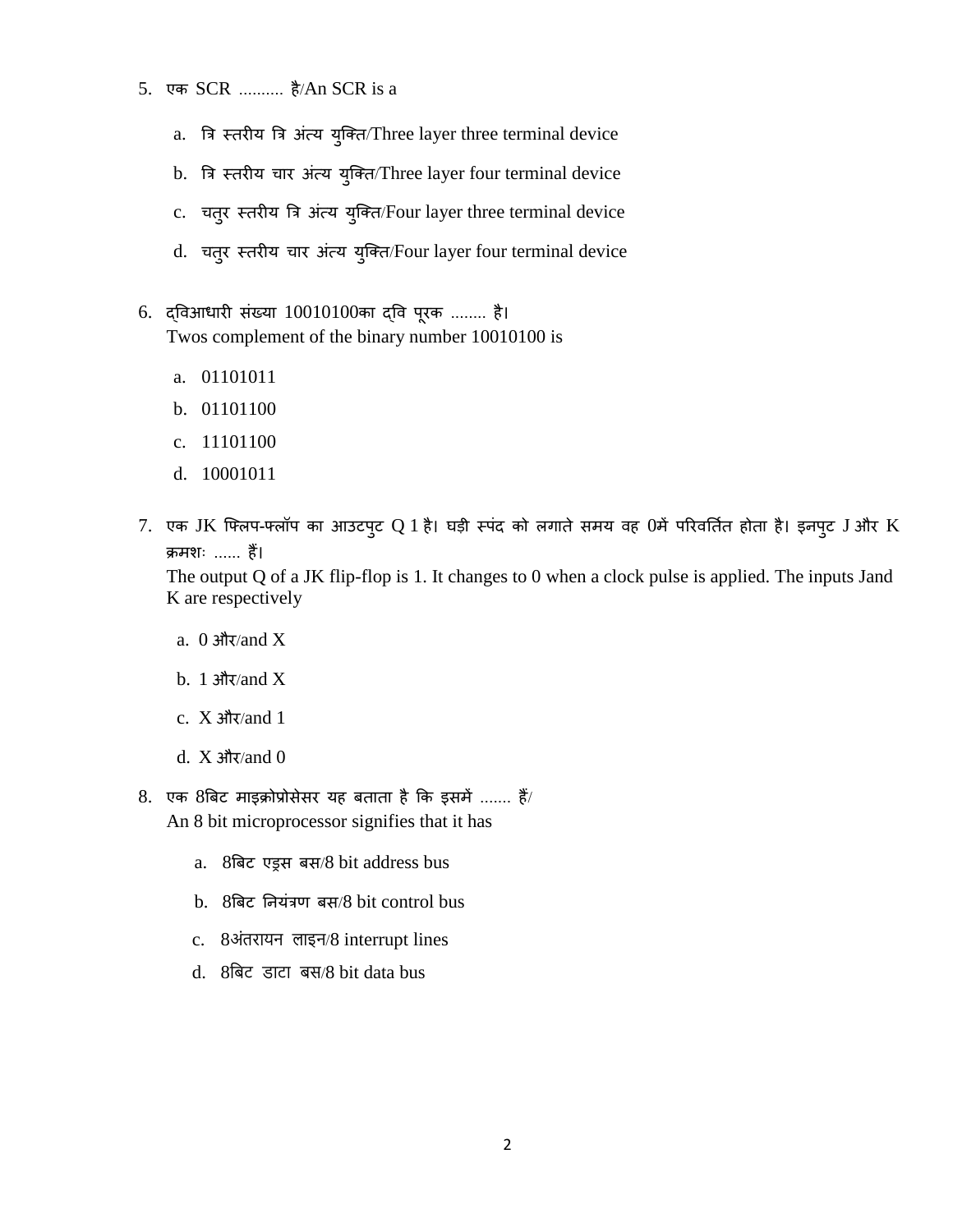- $9. -10V$  से  $+10V$  तक स्केलवाली शून्य केंद्रित वोल्टमापी की विस्तृति ....... है। The span of a zerocentered voltmeter having a scale from  $-10V$  to  $+10V$ 
	- a. 0 V b.-10V c. 10V d. 20V

 $10.$  ...... के लिए प्रवर्धकों में $FET$  का उपयोग किया जाता है/ FET are used in amplifiers to get

- a. उच्च निवेश प्रतिबाधा/High input impedance
- b. तनम्न तनवेश प्रतिबाधा/Low input impedance
- c. उच्च निर्गम प्रतिबाधा/High output impedance
- d. तनम्न तनगधम प्रतिबाधा/Low output impedance
- 11. प्र ालनात्मक प्रवधधक कीतनवेश प्रतिबाधा ...... है। The input impedance of the operational amplifier is
	- a. अनंत/Infinite

b.शून्य/zero

- c. बहुत अधिक लेकिन अनंत नहीं/very high but not infinite
- d. बहुत कम/very small
- 12. ददखाया गया परिपथ ....... है/The circuit shown is
	- a. समाकलक/An integrator
	- b. योजक/Adder
	- c. अवकलक/differentiator
	- d. व्यवकलक/substractor

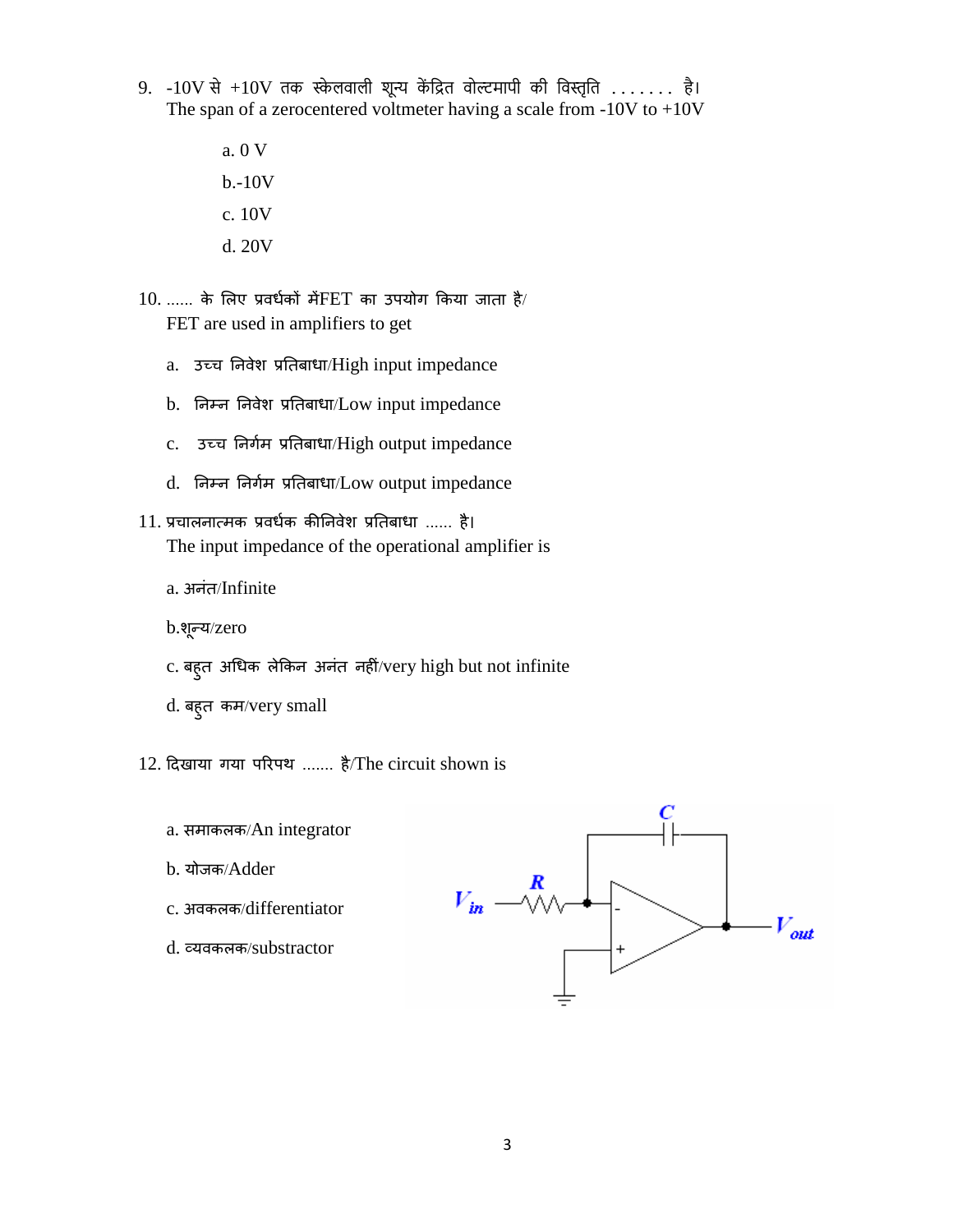13. वीन ब्रिज दोलित्र मुलतः ........ है/ Wien bridge oscillator is basically a

- a. स्पंद जनित्र/Pulse generator
- b.  $\sigma$ यातरंग जनित्र/Sine wave generator
- **c**.वर्गतरंर् जबनत्र/Square wave generator
- d त्रिकोण तरंग जनित्र/Triangular wave generator
- 14. कैथोड किरण ऑसिलोस्कोप के माध्यम से कला (फेज़) और आवृत्ति को मापने के लिए प्रयुक्त पैटर्न को.... कहा जाता है।

The patterns used to measure phase and frequency with a cathode ray oscilloscope are called

- a. लिसाजू का पैटर्न/Lissajous pattern
- b. फैरडे का पैटर्न/Faraday's pattern
- c. ओम का पैटर्न /Ohm's pattern
- d. फिलिप का पैटर्न/Phillips pattern
- 15. एक अनुरूप डाटा अर्जन यूनिट में, निवेश से प्रारंभ होकर खंड़ों का अनुक्रम ..... होगा। In an analog data acquisition unit, the sequence of the blocks starting from the input will be
	- a. ट्रान्सड्यूसर, अभिलेखी, संकेत प्रानुकूलक/Transducer, recorder, signal conditioner
	- b. ट्रान्सड्यूसर, संकेत प्रानुकूलक, अभिलेखी/Transducer, signal conditioner, recorder
	- c. संकेत प्रानुकूलक,ट्रान्सड्यूसर, अभिलेखी/Signal conditioner, transducer, recorder
	- d. संकेत प्रानुकूलक, अभिलेखी, ट्रान्सड्यूसर/Signal conditioner, recorder, transducer
- 16. ऊष्म प्रतिरोधक को मूल सुग्राही अवयव के रूप में ..... में उपयोग किया जाता है। Thermistoris used as basic sensing element in a
	- a. औसत प्रतिवेदी इलैक्ट्रॉनिक वोल्टमापी/Average responding electronic voltmeter
	- b. शिखर से शिखर प्रतिवेदी इलैक्ट्रॉनिक वोल्टमापी/Peak to peak responding electronic voltmeter
	- c. वास्ित्तवक rmsप्रतिवेदी इलैतट्रॉतनक वो्टमापी/True rms responding electronic voltmeter
	- d. औसतव शिखर से शिखर प्रतिवेदी इलैक्ट्रॉनिक वोल्टमापी, दोनों

Both average and peak to peak responding electronic voltmeter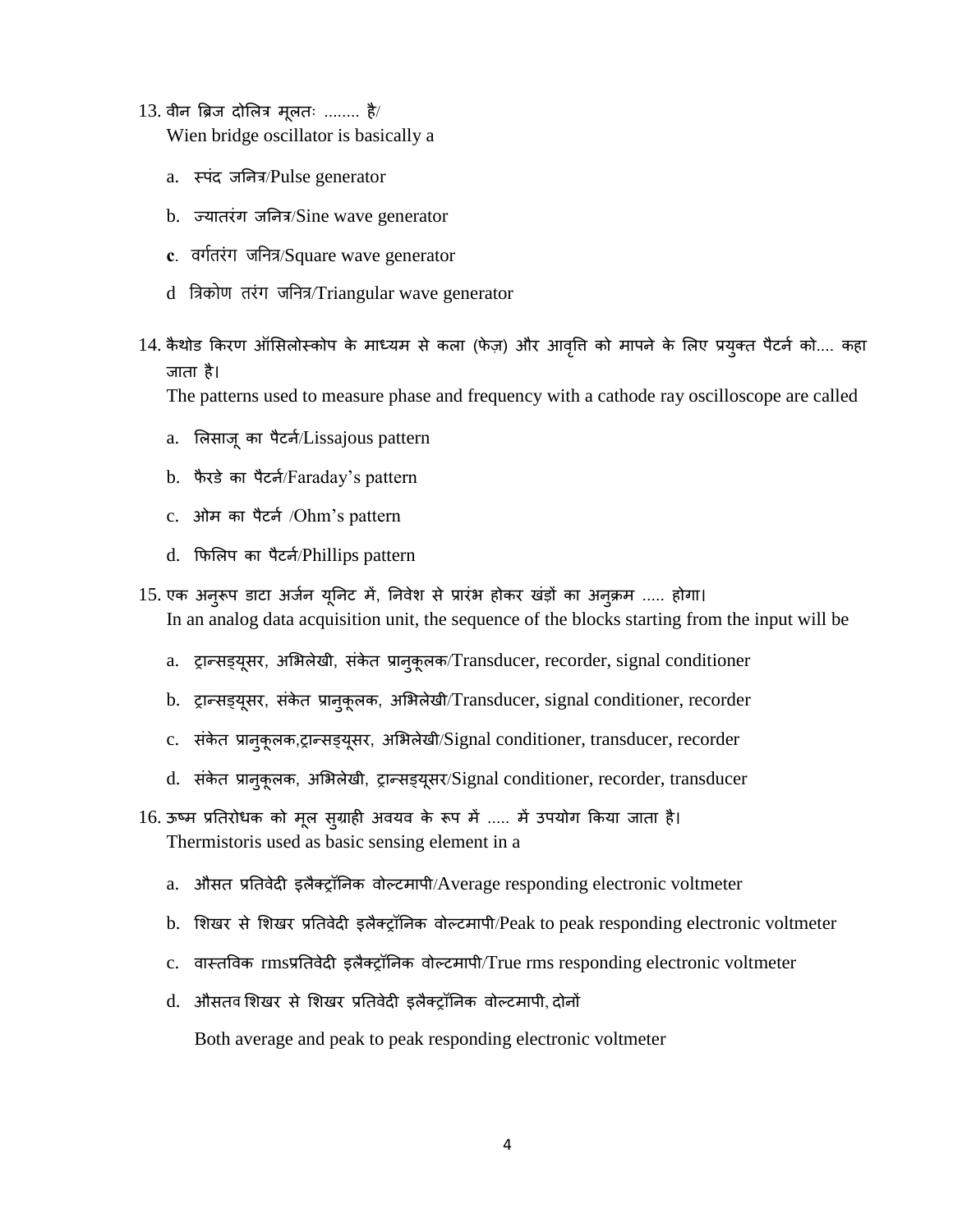17. मानक TTL गेटों का विपणन ...... श्रृंखला के रूप में किया जाता है। The standard TTL gates are marketed as ………….. series.

- a. 80
- b. 82
- c. 74
- d. 08
- 18. LVDTका प्रचालन सिद्धांत क्या है? What is the principle of operation of LVDT?
	- a.अन्योन्य प्रेरकत्व/Mutual inductance
	- b.स्वप्रेरकत्व/Self-inductance
	- c.स्थातयत्व/Permanence
	- d.प्रतिष्टम्भ/Reluctance
- $19.$  उस प्रणाली की आवृत्ति क्या होगी, जिसमें  $35$  घटना  $7$  सेकण्डों में होती हो? What will be the frequency of a system in which 35 events occur in 7 seconds?
	- a. 7Hz
	- b. 35Hz
	- c. 5Hz
	- d. 10Hz
- 20. एक स्थायी संवृत्त पाश प्रणाली के लिए कला (फेज़) संक्रमण आवृति पर लब्धि हमेशा ..... होनी चाहिए। For a stable closed loop system, the gain at phase crossover frequency should always be:
	- a.< 20 dB b.< 6 dB  $c > 6$  dB  $d > 0$  dB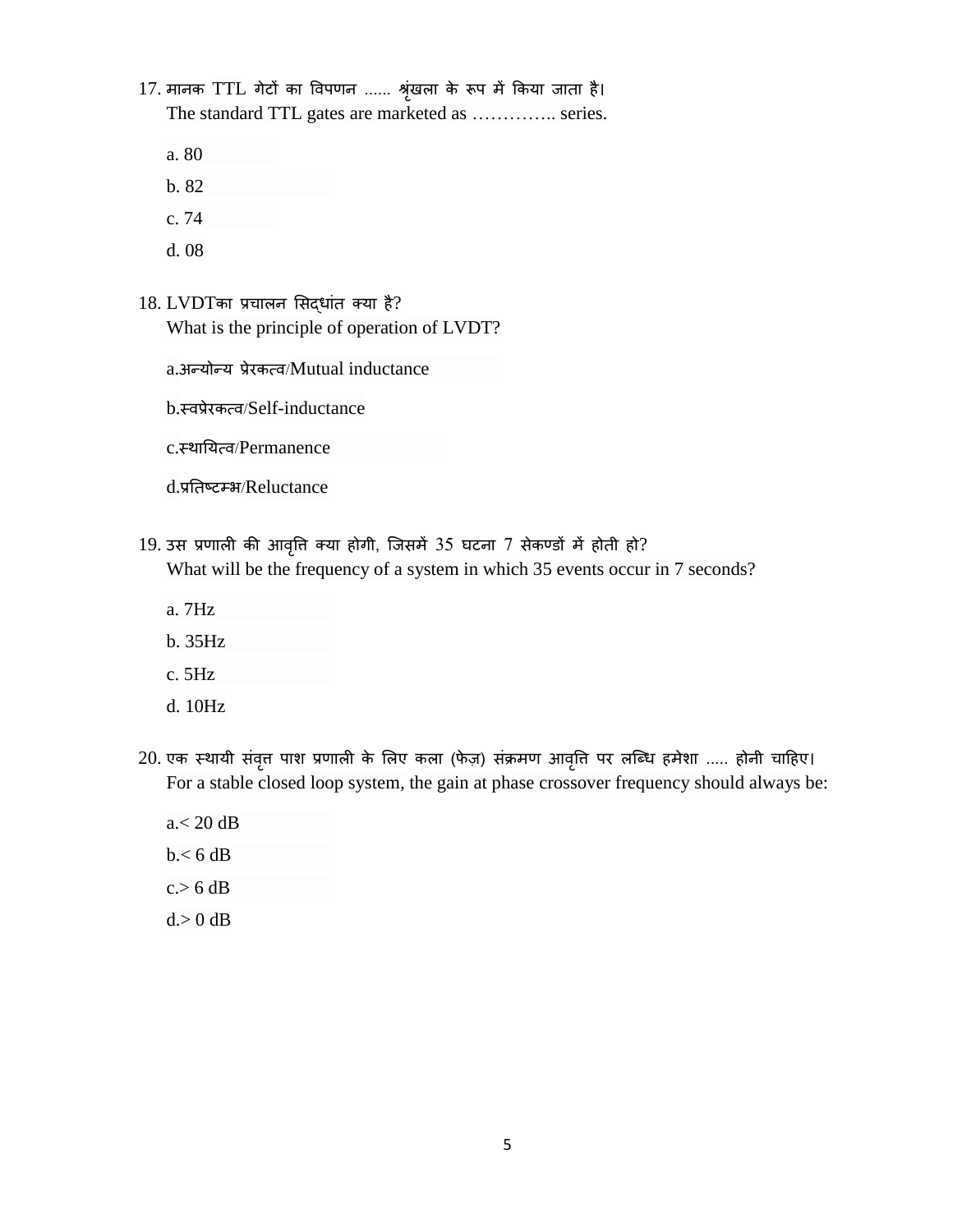$21.$  op-ampका आदर्श अभिलक्षण क्या नहीं है? Which is not the ideal characteristic of an op-amp?

a.निवेशी प्रतिरोध–> 0/Input Resistance –> 0  $b.$ निर्गम प्रतिबाधा– $> 0$ /Output impedance – $> 0$  $c.\ddot{\mathbf{d}}$ डकी चौड़ाई–> ∞/Bandwidth –> ∞ d. खुला पाश वोल्टता लब्धि–> ∞/Open loop voltage gain -> ∞

 $22$ . लोड सेल का प्रयोग ....... मापने के लिए किया जाता है। Load cell is used for the measurement of …………

a.क्षेिफल/area

- b.बल/force
- c.श्यानता/viscosity

d.लिंबाई/length

23.  $(Sec^2\Theta-1)/tan^2\Theta =$ 

- a. 1
- b. 2
- c. 3
- d. 5

24.अगर  $Sin\Theta + Cos\Theta/Sin\Theta - Cos\Theta = (\sqrt{3}+1) / (\sqrt{3}-1)$ , तो कोण  $\Theta$  का पता लगाएं। If  $\sin\Theta$ +Cos $\Theta$ /Sin $\Theta$ -Cos $\Theta$ =( $\sqrt{3}$ +1) / ( $\sqrt{3}$ -1), find the angle  $\Theta$ 

 $a. 90<sup>0</sup>$  $b.45<sup>0</sup>$  $c.30^{0}$ 

 $d.60^0$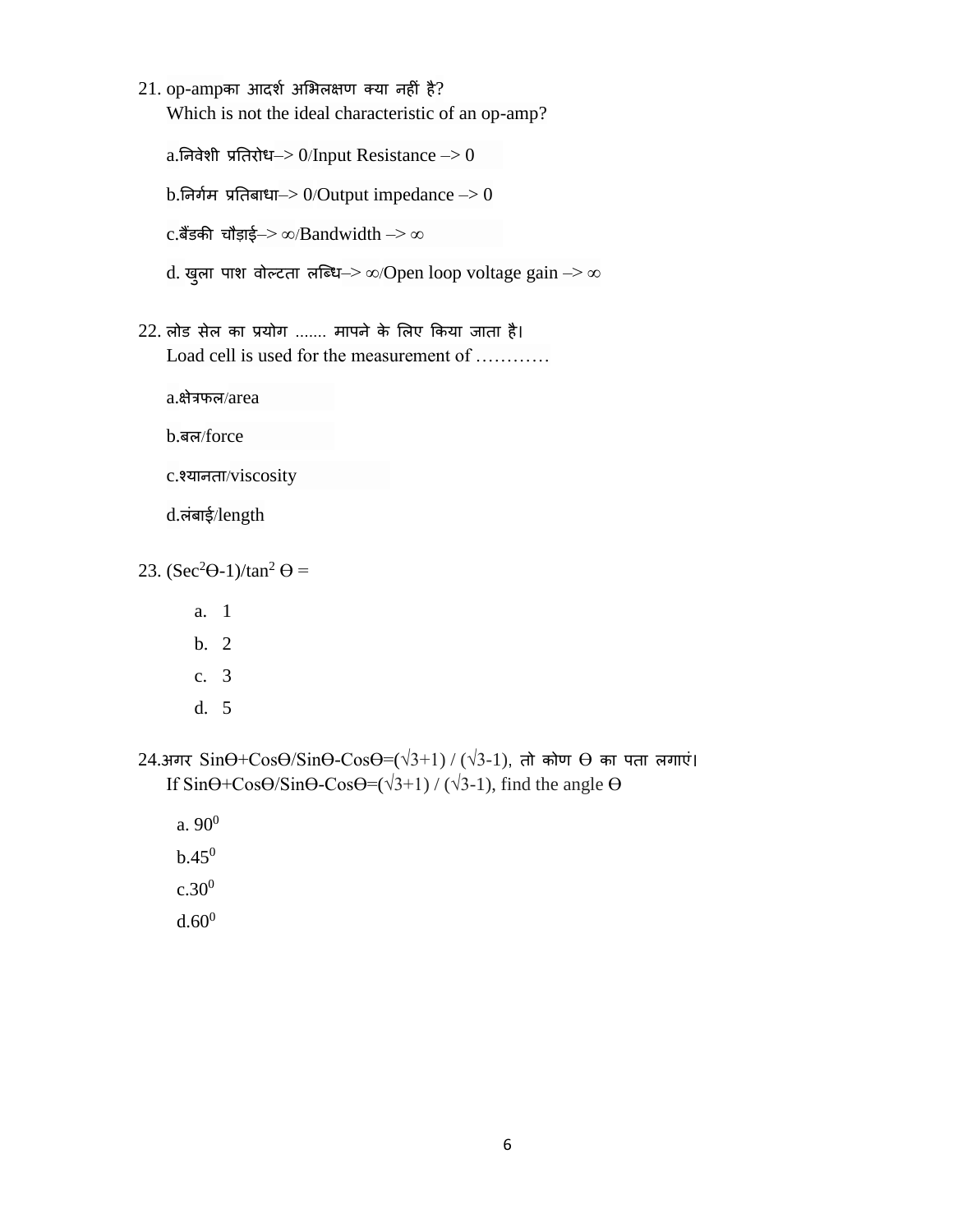## $25.$  चित्र के टर्मिनल AB के बीच थेवेनीन प्रतिबाधा ...... है।

The Thevenin impedance across the terminal AB of the figure is



- a.  $10/3 \Omega$
- b.  $20/9 \Omega$
- c.  $13/4 \Omega$
- d. 11/5 Ω
- $26$ . pH का परिकलन करने के लिए निम्नलिखित में कौन-से सूत्र का प्रयोग किया जाना है? Which of the following is the formula for pH calculation?
	- a.  $log_{10}[H+]$  $b. -log_{10}[H+]$ c.  $log_2[H+]$ d.  $-log_2[H+]$
- 27. ऊर्जा का व्यावहारिक मात्रक kwh है। ऊर्जा की SI मात्रक जूल है। kwh में जूल की संख्या ....है। The practical unit of energy is kwh. The SI unit of energy is joule. The number of joules in kwh is
	- a. 3.6
	- b.  $3.6 \times 10^6$
	- c. 3.6x10-6
	- d. 10-6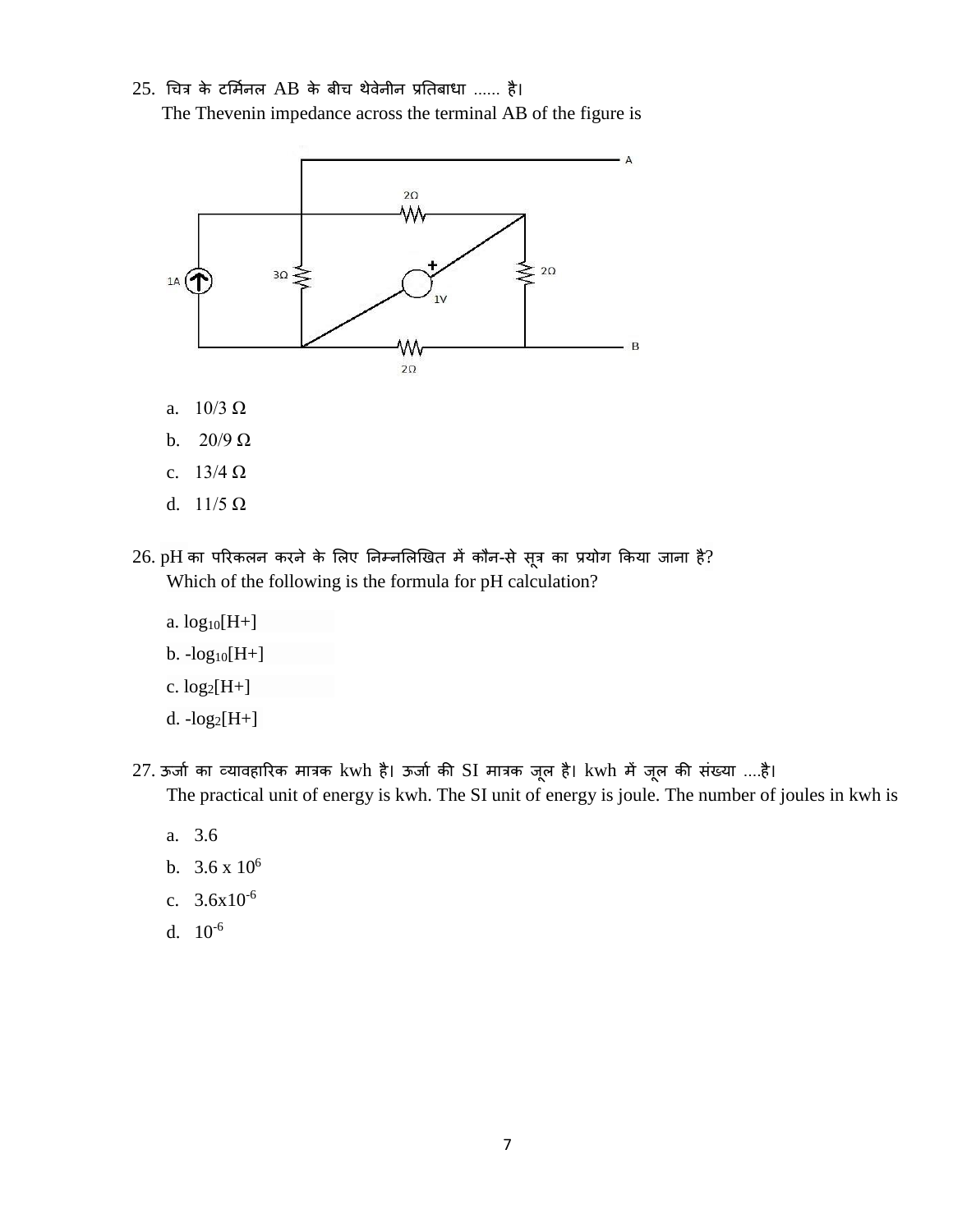28. एक दोलनदर्शी में देखे जानेवाला ज्यावक्रीय तरंगरूप का शिखर-से-शिखर तक का आयाम 6सेंटीमीटर है। अगर ऊर्ध्वाधर सुग्राहिता सेटिंग 5 *V/cm है, तो वोल्टता का शिखर व rms मान ....* हैं।

A sinusoidal waveform as seen on an oscilloscope has peak to peak amplitude of 6 cm. If the vertical sensitivity setting is 5 *V*/cm, the peak and rms values of voltage are

- a) 30, 21.2
- b) 15, 12.36
- c) 21, 2.30,
- d) 15, 10.61
- $29$ .  $1$ सेकण्ड कालांक के साथ प्रथम कोटि की अनुक्रिया वाली एक ताप अन्वेषी को  $50^0\,\mathrm{C}$ से  $0^0\mathrm{C}$  का स्टेप निवेश दिया जाता है।  $0.6$  सेकण्ड के बाद  $^{0}$ C में तापमान .... है।

A temperature probe having a first order response with a time constant of 1second is given a step input from  $50^0C$  to  $0^0C$ . The temperature in <sup>0</sup>C after 0.6 second is

- a) 18.4
- b) 25
- c) 27.4
- d) 45
- $30.$  Y-तुल्य के साथ एक डेल्टा संबद्ध नेटवर्क को नीचे दर्शाया गया है।  $R_1, R_2$ तथा  $R_3$ प्रतिरोध (ओम में) क्रमशः.... है। A delta connected network with its Y-equivalent is shown below. The resistances  $R_1, R_2$  and  $R_3$  (in ohms) are respectively.



- a. 1.5, 3 & 9
- b. 3,9 & 1.5
- c. 9,3,1.5
- d. 3,1.5,9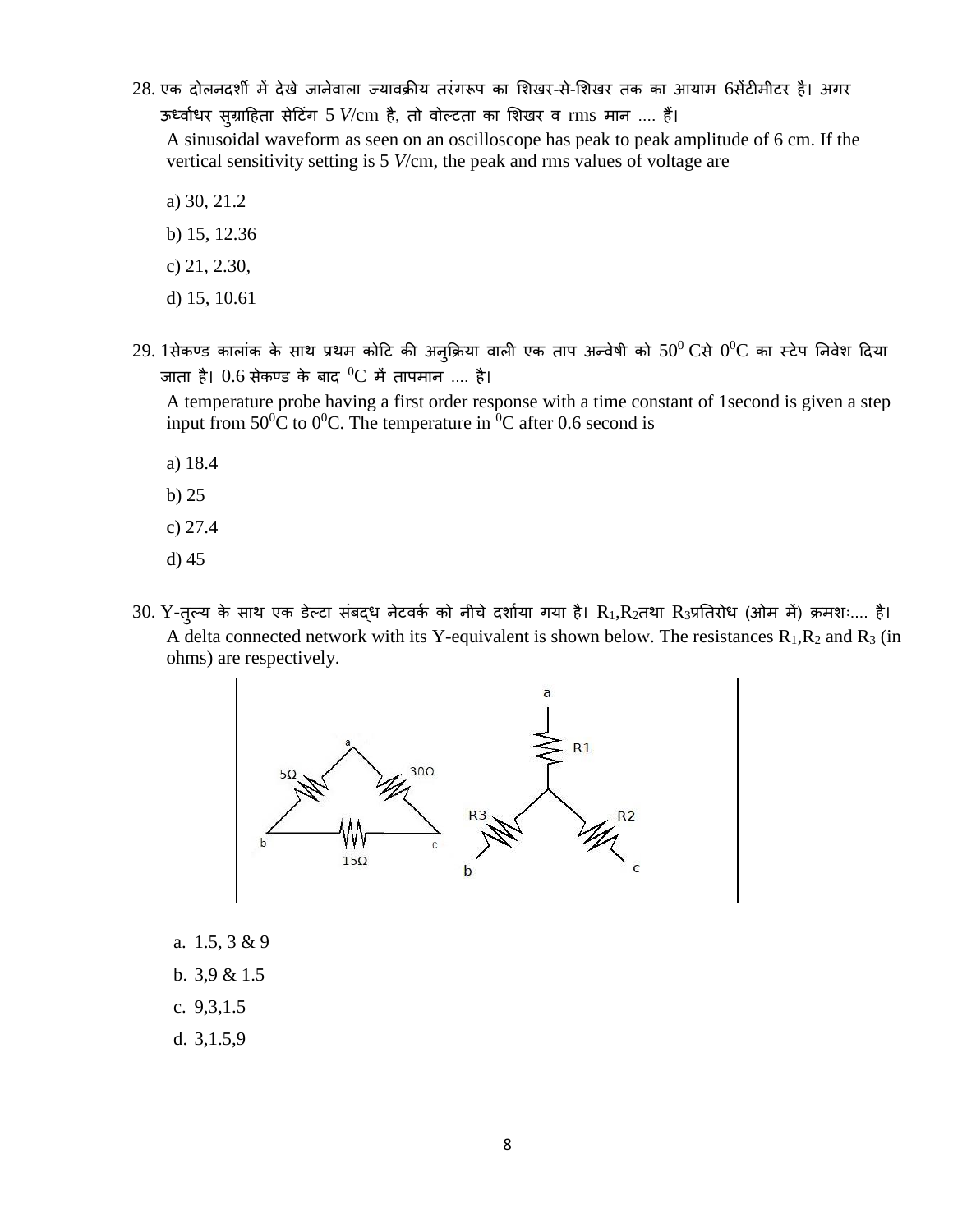31. सूची II के साथ सूची I का मिलान करें और सूचियों के नीचे दिए गए कोड का प्रयोग करते हुए सही उत्तर का चयन किें:

Match List I with List II and select the correct answer using the codes given below the lists:

- सू ी I**/**List I सू ी II**/**List II
- **P.** R का तनम्न मान/Low value of R 1. षेरििंग त्रिड्ज/Scherring bridge
- **Q.** उच्च-Q प्रेरक/High Q inductor 2. मैक्सवेल ब्रिड्ज/Maxwell bridge
- **R.** तनम्न-Q प्रेिक/Low Q inductor 3. के ल्वन डबल त्रिड्ज/Kelvin double bridge
- 
- 
- 
- S. उच्च वोल्टता संधारित्र/High voltage capacitors 4. हे ब्रिड्ज/Hay bridge
	-

कोड/Codes :

32. 600ओम प्रबतरोध तथा एक अज्ञात प्रबतरोध की एक श्रेणीसंयोजन को35 *V*की डीसी सप्लाई सेजोडा गया है। 1.2  $k\Omega$  प्रतिबाधा वाले एक वोल्टमीटर को 600ओम प्रतिरोध के आर-पार जोड़ा गया है जिसका पाठ्यांक 5 V है। अज्ञात प्रतिरोध ...... है।

A dc supply of 35 *V* is connected across a series combination of 600 ohm resistance and an unknown resistance. A voltmeter having an impendence of 1.2 k $\Omega$  is connected across 600 ohm resistance which reads 5*V*.The unknown resistance is of

- a. 500 Ω
- b.  $1.7 \text{ k}\Omega$
- c. 2.2kΩ
- d.  $2.4 \text{ k}\Omega$
- 33. एक थर्मिस्टर का प्रतिरोध  $20^0\text{C}$  पर  $5000\Omega$  है और उसका प्रतिरोध ताप ग्णांक  $0.04$  / $^0\text{C}$  है।  $10$   $\Omega$  अग्र प्रतिरोध के साथ मापने पर ...... की त्रूटि होगी।

The resistance of a thermistor is 5000 $\Omega$  at 20<sup>0</sup>C and its resistance temperature coefficient is 0.04 /<sup>0</sup> C. A measurement with a lead resistance of 10  $\Omega$  will cause an error of

- a.  $0.05\,{}^{0}C$
- b.  $0.1^{0}C$
- c.  $0.4^{0}C$
- d.  $0.8^{0}C$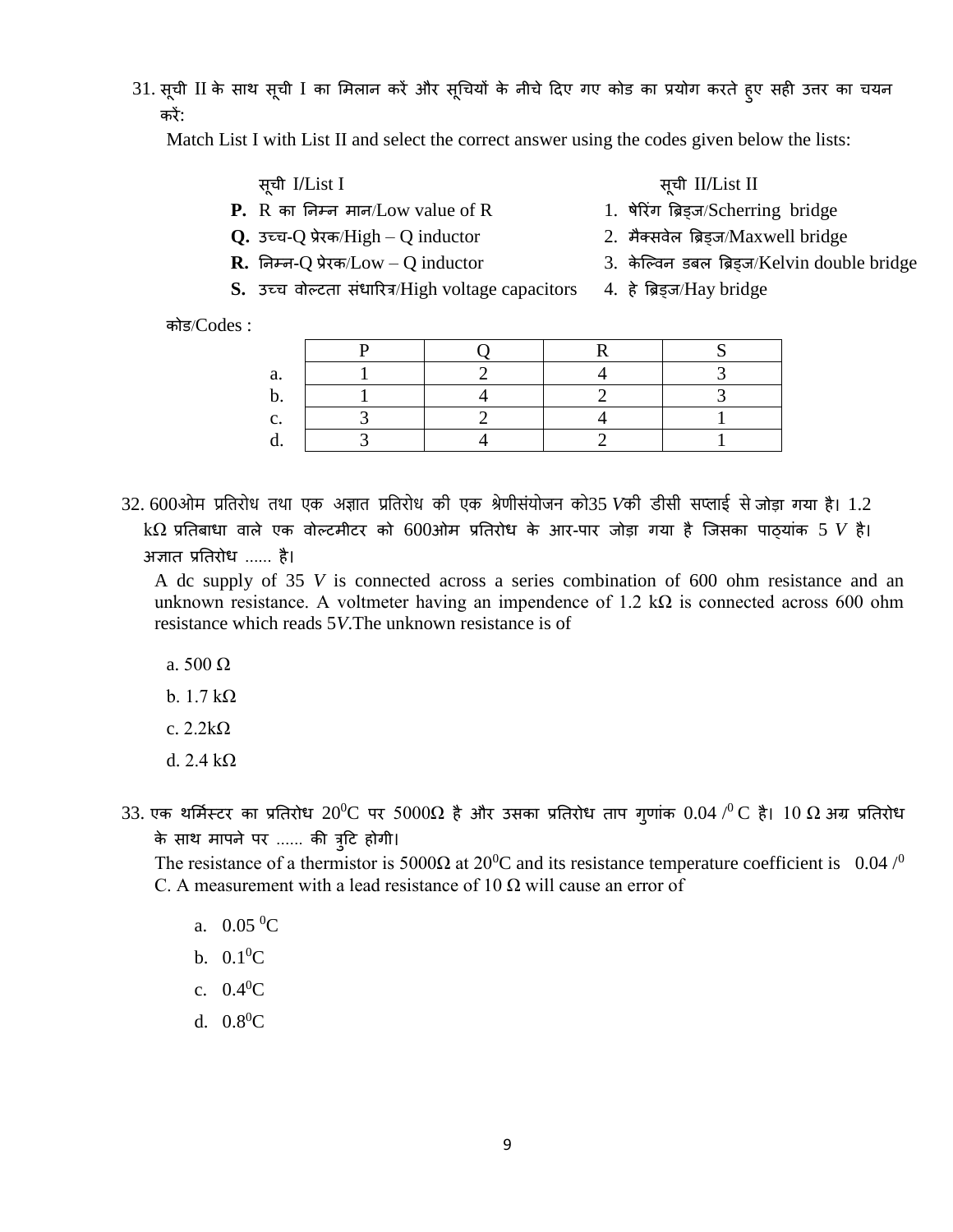34. सूची–I (पद) को सूची–II(परिभाषा) के साथ मिलान करें और सूचियों के नीचे दिए गए कोड का प्रयोग करते हुए सही उत्तर का चयन करें:

Match List I (Terms) with List – II (Definitions) and select the correct answer using the codes given below the lists.

| सचीI/List I                               |   |              | सचीII/List II                                                                                                                            |                                                                          |  |  |
|-------------------------------------------|---|--------------|------------------------------------------------------------------------------------------------------------------------------------------|--------------------------------------------------------------------------|--|--|
| P.विभेदन/Resolution                       |   |              | 1. सदृश्यता जहाँ यंत्र का पाठ्यांक सही मान के<br>करीब आता हो<br>Closeness with which the instrument<br>reading approaches the true value |                                                                          |  |  |
| Q.स्ग्राहिता/Sensitivity                  |   |              | 2. मापों की पुनरुत्पादनीयता                                                                                                              |                                                                          |  |  |
|                                           |   |              | Reproducibility of measurements                                                                                                          |                                                                          |  |  |
| R.यथार्थता/Accuracy<br>S.सटीकता/Precision |   |              | 3. मापित मान में सबसे छोटा परिवर्तन जिसपर                                                                                                |                                                                          |  |  |
|                                           |   |              | यंत्र अनुक्रिया कर सके<br>4. यंत्र की अन्क्रिया के साथ निवेशी परिवर्ती का                                                                | Smallest change in measured value to<br>which the instrument can respond |  |  |
|                                           |   |              | अनूपात<br>Ratio of response of the instrument to<br>the input variable                                                                   |                                                                          |  |  |
| कोड/ $\mathrm{Codes}:\ \$                 |   |              |                                                                                                                                          |                                                                          |  |  |
|                                           | P |              | R                                                                                                                                        | S                                                                        |  |  |
| $\Omega$                                  |   | $\mathbf{c}$ |                                                                                                                                          | ↑                                                                        |  |  |

| a. |  |  |
|----|--|--|
|    |  |  |
|    |  |  |
|    |  |  |

- 35. एक 3कला (फेज़) मापन में दोनों वाट मापियों का पाठ्यांक एक समान था। लोड का शक्ति कारक .... था। In a 3phase measurement both the watt meters had identical readings. The power factor of the load was
	- a.  $0.8$  पश्चगामी/ $0.8$  lagging
	- b. एक/Unity
	- c. 0.8 अग्रविी/0.8 leading
	- d. शून्य/Zero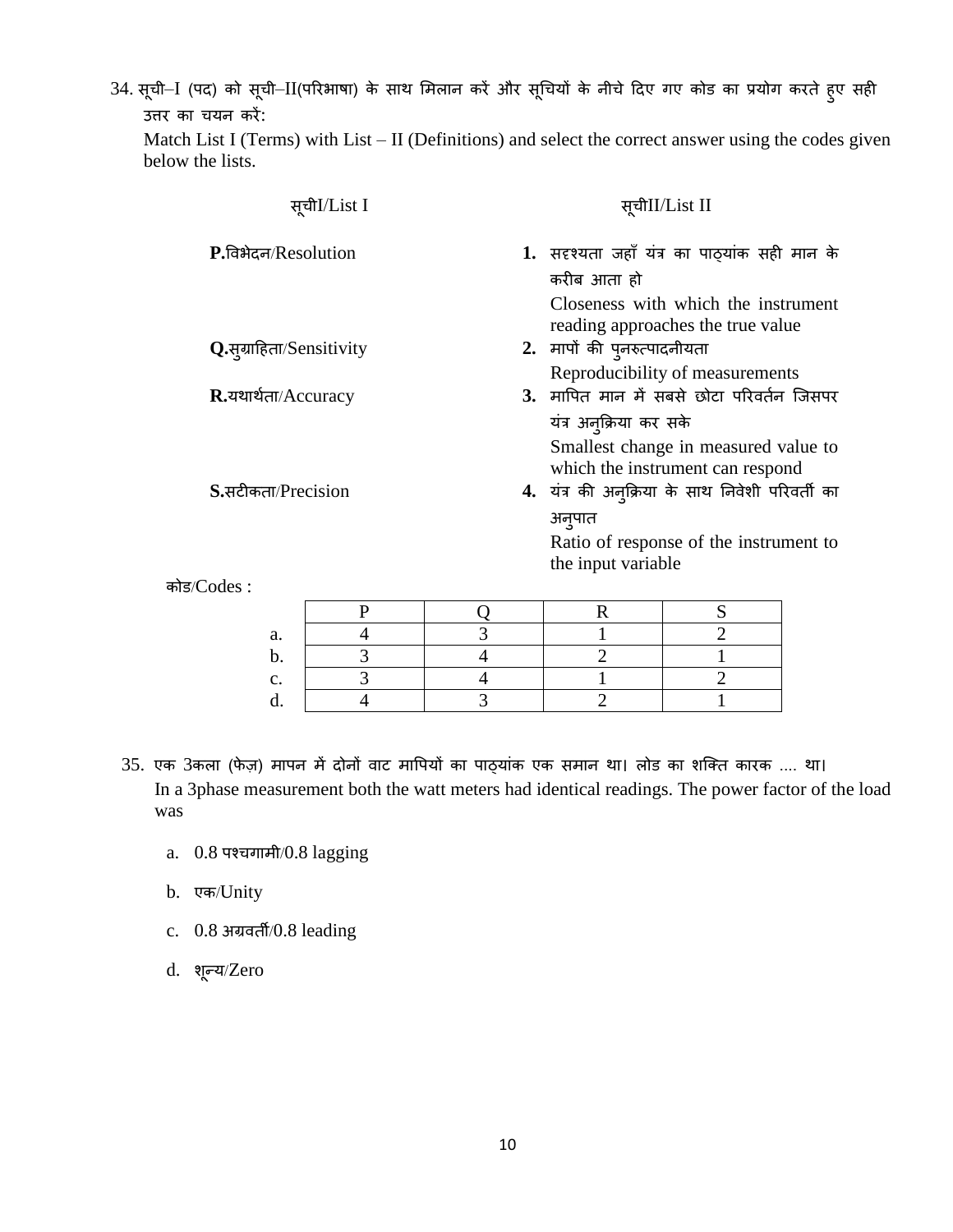$36$ . वोल्टतामापी दवारा मापित मान  $24.3\mathrm{V}$  है, लेकिन उसका सही मान  $24\mathrm{V}$  है। मापन की आपेक्षिक त्रृटि क्या है?

 Using a voltmeter measured value is 24.3V, while its true value is 24V. What is the relative error of measurement?

- a. 1.25%
- b. 1.2%
- c. 1.3%
- d. 1.4%
- $37.$  एक डीसी वोल्टतामापी की सुग्राहिता  $500$ ohm/Vदी गई है। $100V$  परास में संपूर्ण स्केल पाठ्यांक के लिए वोल्टतामापी से होकर प्रवाहित धारा कितनी होगी?

Given a DC voltmeter has a sensitivity of 500ohm/V. For a full scale reading in 100V range, what will be the current through voltmeter?

- a. 500mA
- b. 200mA
- c. 250mA
- d. 300mA
- 38. एक अभिक्रिया द्वारा मोचित और अवशोषितऊष्मा के सिद्धांत का उपयोग करने वाले जैव संवेदक कौन है? Which of these biosensors use the principle of heat released or absorbed by a reaction?
	- a.बविवबमतीय जैव संवेदक/Potentiometric biosensor
	- b. प्रकाशीय जैव संवेदक/Optical biosensors
	- c. दाब विद्युत जैव संवेदक/Piezo-electric biosensors
	- d. ऊष्मालमिीयजैव सिंवेदक/Calorimetric biosensors
- $39.$  एक  $500$ kVA,  $3$ कला (फेज़) ट्रान्स्फॉर्मर में  $300W$  की लोह क्षय और  $600W$  की पूर्ण लोड ताम्र क्षय है। अधिकतम दक्षता के लिए ट्रान्स्फॉर्मरमेंअपेक्षितप्रतिशत लोड .......... है।

A 500kVA, 3 phase transformer has iron losses of 300W and full load copper losses of 600W. The percentage load at which the transformer is expected to have maximum efficiency is

- a. 50%
- b. 70.7%
- c. 141.4%
- d. 200%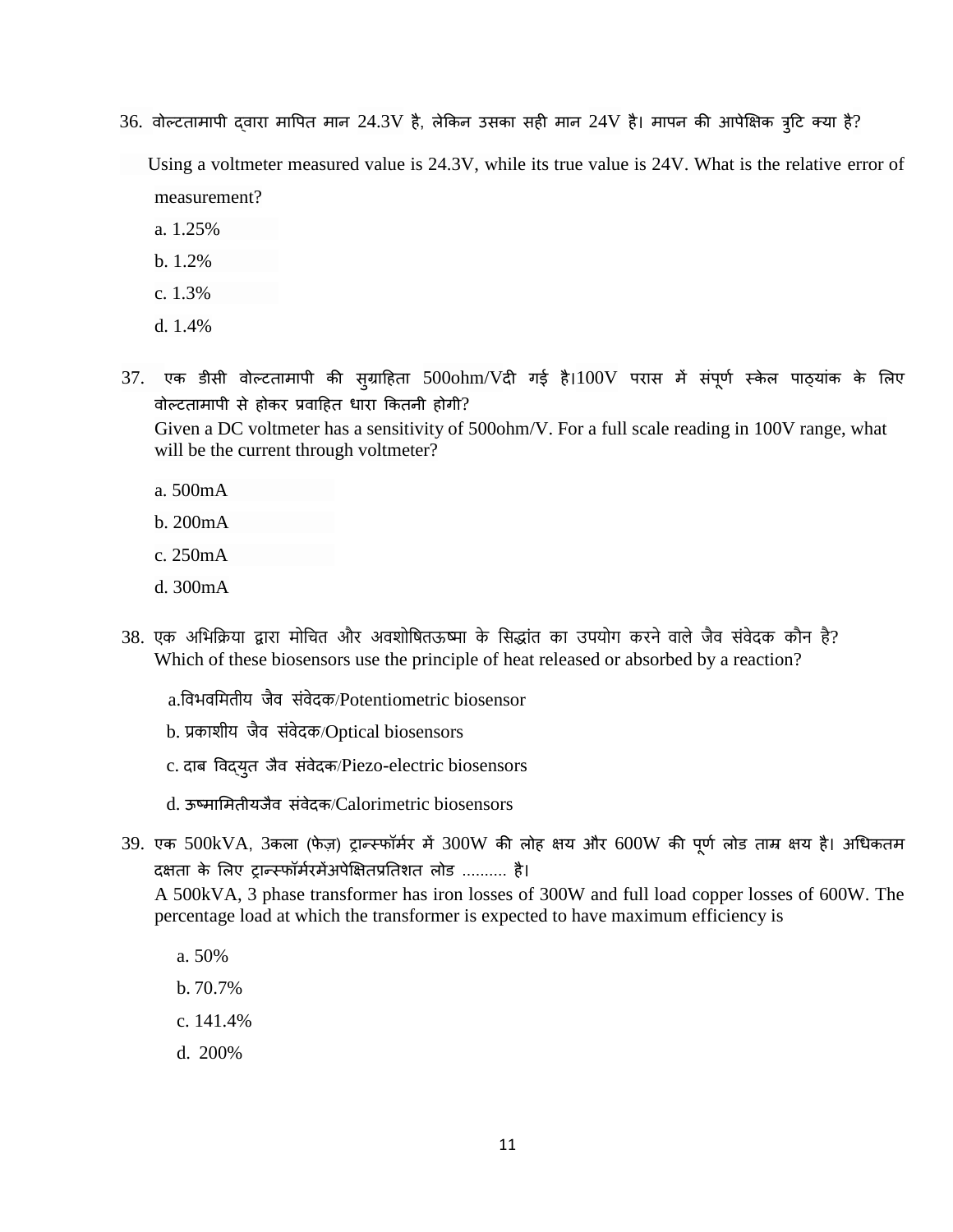$40.$  एक तंत्र में  $0.01$  Hz,  $1$  Hz और  $80$ Hz पर ध्रुव तथा $5$ Hz,  $100$ Hz और  $200$ Hz पर शून्य है।  $20$  Hz पर तंत्र अन्क्रिया की अनुमानित कला (फेज़) .... है।

A system has poles at 0.01 Hz, 1 Hz and 80Hz, zeroes at 5Hz, 100Hz and 200Hz. The approximate phase of the system response at 20 Hz is :

a. -90°

- $b. 0^\circ$
- c. 90°
- d. -180°
- $41.$  अगर एक संकर स्टेप्पर मोटर का रोटर पिच  $36^{\circ}$  और स्टेप कोण  $9^{\circ}$  है, उसकी कलाओं (फेज़) की संख्या .... होनी है। If a hybrid stepper motor has a rotor pitch of 36º and a step angle of 9º, the number of its phases

must be

- a. 4
- b. 2
- c. 3
- d. 6
- 42.संतुलित लोड सप्लाई करनेवाली एक त्रि-कला प्रणाली की कुल शक्ति को मापने के लिए जोड़े गए दो वाट-मापी का पाठ्यांक 20.5 kW और -3.5 kW क्रमशः हैं, तो कुल शक्ति ...... है।

Two watt-meters, which are connected to measure the total power on a three-phase system supplying a balanced load, read 20.5 kW and -3.5 kW respectively. The total power is?

- a. 13.0 kW
- b. 17 kW
- c. 15 kW
- d. 19 kW
- 43.अगर वांछित कुल बिट स्मृति (मेमोरी) 64 X 8 है और अगर उपलब्ध स्मृतियां (मेमोरीज)16 X 4 बिटआकार की हैं, िो अपेक्षक्षि स्मतृियों की सिंख्या.......... होगी।

If it is desired to have total  $64 \times 8$  bit memory and if the memories available are of  $16 \times 4$  bit size, then the number of memories required will be

- a. 8
- b. 6
- c. 4
- d. 2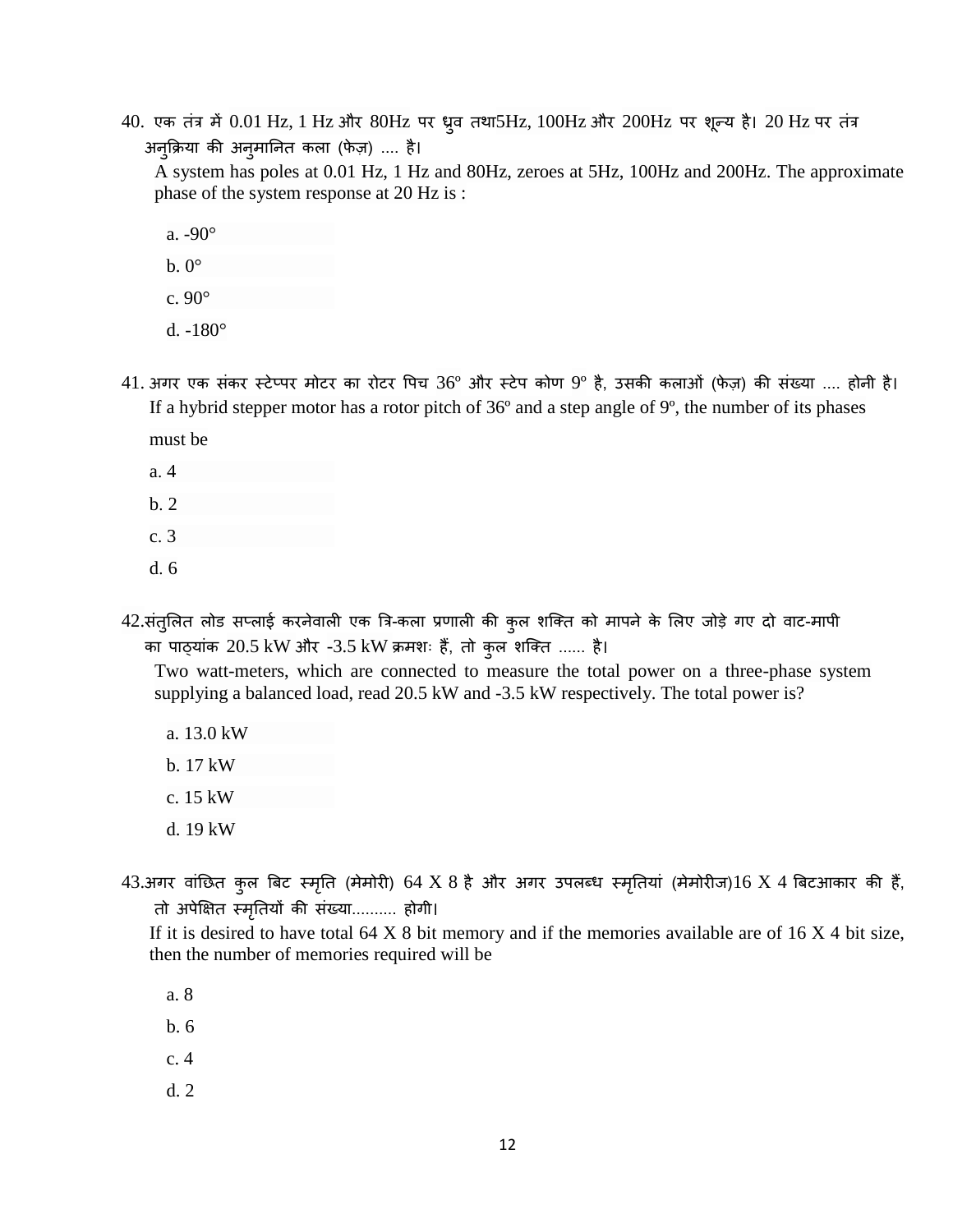- 44. एक सूक्ष्मसंसाधित्र में किए जानेवाले अगले अनुदेश का पता ...... में भंड़ारित रहता है। In a microprocessor, the address of the next instruction to be executed, is stored in
	- a. स्टैक पोइंटर/Stack pointer
	- b. एड्रस लैच/Address latch
	- c. प्रोग्राम काउंटर रजिस्टर/Program counter register
	- d. सामान्य उद्देश्य रजिस्टर/General purpose register
- $45.$  एक कला-अग्रदिक प्रतिकारित्र का अंतरित फलन  $G(s)=K/s(s+2)(s+4)$ है। संवृत्त पाश तत्समक फीडबैक प्रणाली में दोलन बनाए िखना हो िो*K*का मान ........ होगा।

A phase-lead compensator has the transfer function  $G(s) = K/s(s+2)(s+4)$ . The value of *K* which will cause sustained oscillations in the closed loop unity feedback system is

- a. 16
- b. 32
- c. 48
- d. 64
- $46. 240V 60 Hz$  पर एक ट्रास्फॉर्मर की शैथिल्य हानि  $30W$  है।  $200V$ ,  $50Hz$  पर शैथिल्य हानि ...... होगी। A transformer has hysteresis loss of 30W, at 240V 60 Hz. The hysteresis loss at 200 V, 50Hz will be
	- a. 28W
	- b. 25W
	- c. 30W
	- d.36W

 $47.$  फलन  $(s+1)/((s-1)(s+3))$ का प्रतिलोमी लाप्लास रूपांतर ..... है।

The inverse Laplace transform of the function  $(s+1)/((s-1)(s+3))$  is

a.  $(1/5)e^{-t}$  -  $(3/4)e^{-5t}$ b.  $e^{t}$ - $(3/5)e^{-3t}$ c.  $(5/4)e^{t}-(1/4)e^{-3t}$ d.  $e^{-5t}+2e^{-3t}$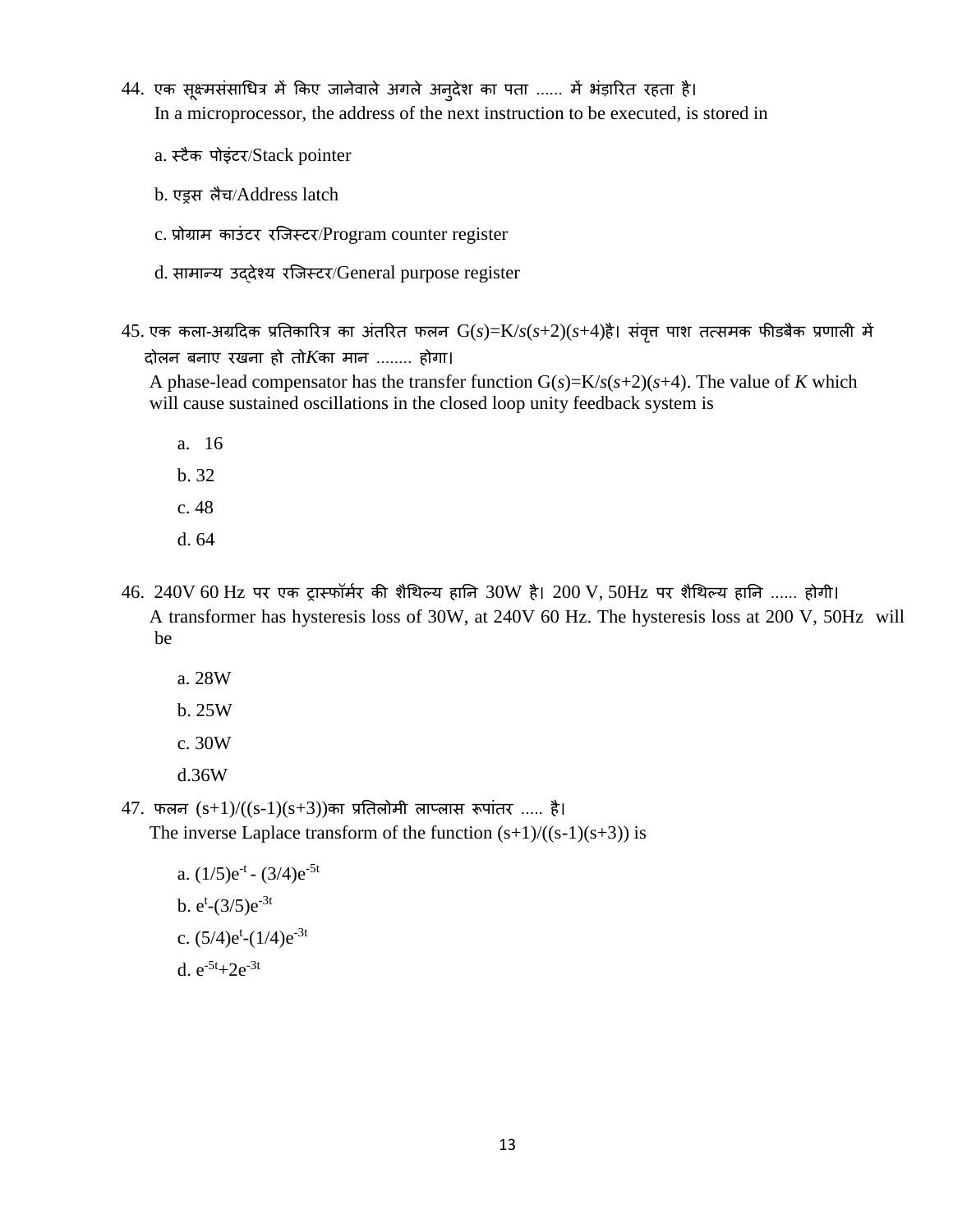- $48.$  अगर खंड़ का कोण  $60^{\circ}$ , त्रिज्या  $3.5$ सेन्टीमीटर है, तो चाप-लंबाई ...... है। If angle of sector is  $60^\circ$ , radius is 3.5 cm then length of the arc is
	- a. 3सेन्टीमीटर/cm
	- $b. 3.5$ सेन्टीमीटर/ $cm$
	- c. 3.66सेन्टीमीटि/cm
	- d. 3.8 सेन्टीमीटि/cm
- 49. वायु घर्षण अवमंदन का उपयोग उस यंत्र में किया जाता है जो ....है। Air friction damping is used in the instrument which is
	- a. गतिमान लोहा/Moving iron
	- b. गतिमान कुंडली/moving coil
	- c. प्रेरण/induction
	- d. तप्त तार/hot wire
- 50. एक AM तरंग का माड़लन सूचकांक 0 से 1 में परिवर्तित किया जाता है। संचरित शक्ति..... है। The modulation index of an AM wave is changed from 0 to 1. The transmitted power is
	- a. में25%की वद्ृचधहोिी/Increased by 25%
	- b. आधा होता/Halved
	- c. दुगुना होता/Doubled
	- d. में50 %की वृद्धिहोती/Increased by 50 %

51.षेरिंग ब्रिड्ज का उपयोग ..... के लिए किया जाता है।/Scherring bridge is used to

- a. परावैद्युत हानि का पता लगाने/Determine dielectric loss
- b. प्रेरकत्वका पता लगाने/determine the inductance
- c.तनम्न प्रतििोध को मापने/measure low resistance
- d. अन्योन्य प्रेरकत्व को मापने/measure mutual inductance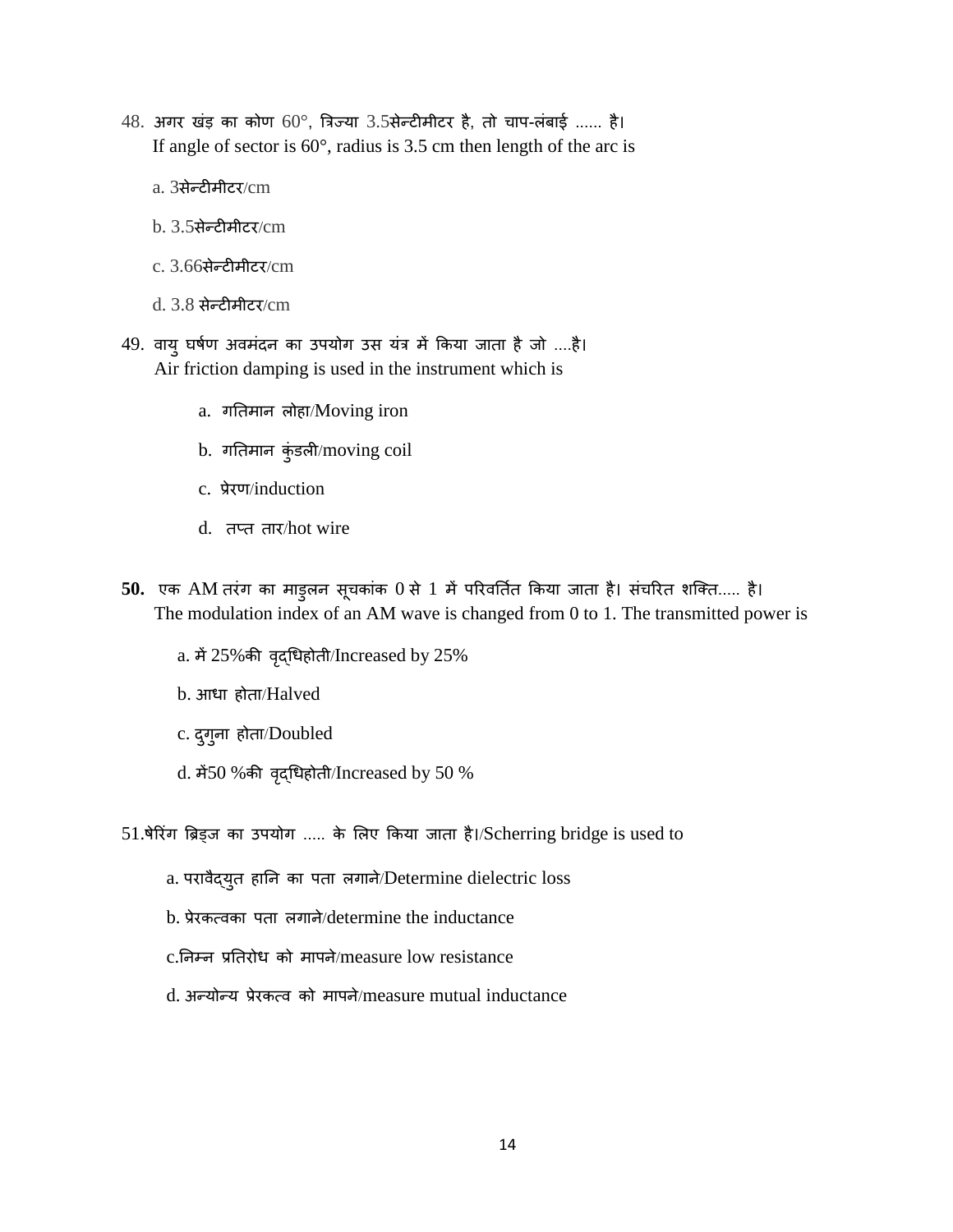- 52. एक 12बिट ए/डी परिवर्तक के लिए निवेशी संकेत का परास 0से +10 V है। 1LSB के अनुरूप वोल्टता ... होगी। For a 12 bit A/D converter the range of input signal is 0 to +10 V. The voltage corresponding to 1 LSB will be
	- a. 0
	- b. 0.0012 V
	- c. 0.0024 V
	- d. 0.833 V
- 53. एक उच्च Q प्रेरक का प्रेरकत्व ...... का उपयोग करते हुए मापा जा सकता है। The inductance of a high Q inductor can be measured using a
	- a.षेरििंग त्रिड्ज/Schering bridge
	- b. वीन त्रिड्ज/Wein bridge
	- c. मैक्सवेलब्रिड्ज/Maxwell bridge
	- d. हेत्रिड्ज/Hay bridge
- 54. अर्ध चालक विकृतिमापी ..... सिद्धांत पर काम करती है। Semi conductor strain gauge works on the principle of
	- a. दाबरोधी प्रभाव/Piezo-resistive effect
	- b. प्रकाश विद्युत प्रभाव/Photo-electric effect
	- c. ऊष्मा चालकता/Thermal conductivity
	- d. इनमें से कोई भी नहीिं/None of these
- 55. सभी छब्बीस अक्षरों, दस प्रतीकों व दस अंकों को कोड़ित करने के लिए कितने बिट जरूरी हैं?

How many bits are required to encode all the twenty six letters, ten symbols and ten numbers?

- a. 5
- b. 6
- c. 7
- d. 46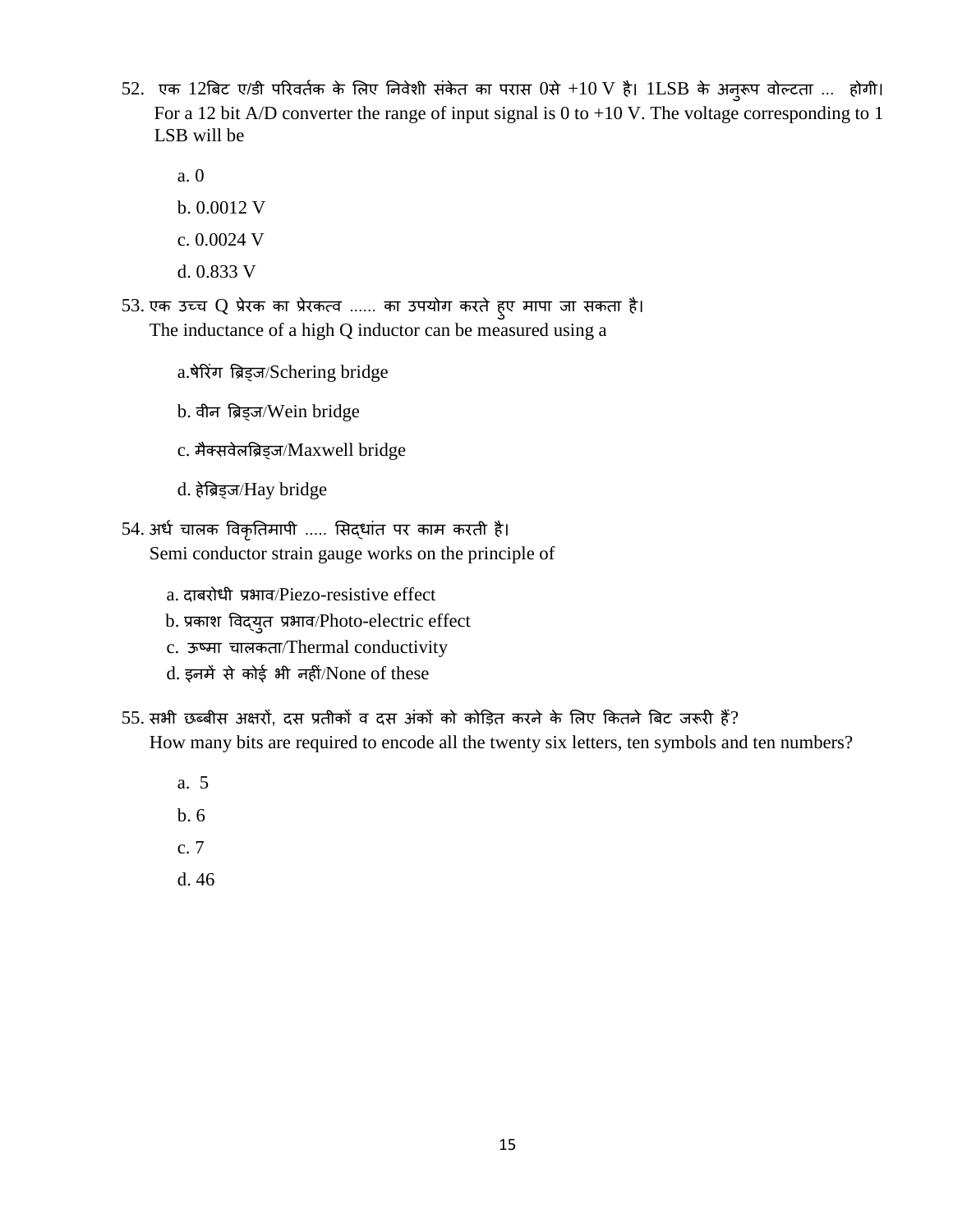56. एक बैंड पास संकेत जिसकी आवृत्ति कन्टेन्ट 1 MHz से 2 MHz के परास में है, का प्रतिचयन किया जाना है। मूल संकेत को पुनर्निमित किया जा सकता है यदि न्यूनतम प्रतिदर्श (सैम्पलिंग) दर ...... है।

 A band pass signal having the frequency contents in the range of 1 MHz to 2 MHz is to be sampled. The original signal can be reconstructed, if the minimum sampling rate is

- $a.10^6$ नमूना प्रति सेकण्ड/samples/s
- $b.2X10^6$ नमूना प्रति सेकण्ड/samples/s
- $c. 4X 10<sup>6</sup>$ नमूना प्रति सेकण्ड/samples/s
- $d. 6X10^6$ नमूना प्रति सेकण्ड/samples/s
- $57.$  R=5kΩ और C= $0.01\mu$ F के एक वीन-ब्रिड्ज दोलित्र में दोलन की आवृत्ति ....... होगी। In a Wien-bridge oscillator with  $R=5k\Omega$  and  $C=0.01\mu$ F, the frequency of oscillation will be
	- a. 7.8 kHz
	- b. 3.2 kHz
	- c. 2.5 kHz
	- d. 780 kHz
- 58. सेत् परिपथ के निकटवर्ती शाखिकाओं में दो सक्रिय प्रभेद गेजों के निवेशन का मुख्य कारण निम्नलिखित में क्या है? Which one to the following is the main reason for insertion of two active strain gauges in the adjacent arms of a bridge circuit?
	- a. उच्चतर सुग्राहिता प्राप्त करने हेत्/Achievement of higher sensitivity
	- b. रेडियो आवृत्ति व्यतिकरण को दूर करने हेत्/Elimination of radio frequency interference
	- c. पर्यावरणीय तापमान के प्रभाव को दूर करने हेत्/Elimination of effect of environmental temperature
	- d. सेत् के तूरंत संतुलन को सुसाध्य बनाने हेत्/To facilitate quick balancing of the bridge
- 59. सोपानी तर्क प्रोग्रामिंग में मूलतः .... होता है/Ladder logic programming consists primarily of :
	- a. कल्पित रिले संपर्क व कुंडली/Virtual relay contacts and coils
	- b. संबंधक लाइनों के साथ तर्क गेट प्रतीक/Logic gate symbols with connecting lines
	- c. संबंधक लाइनों के साथ प्रकार्य ब्लॉक/Function blocks with connecting lines
	- d. टेक्स्ट-आधारित कोड/Text-based code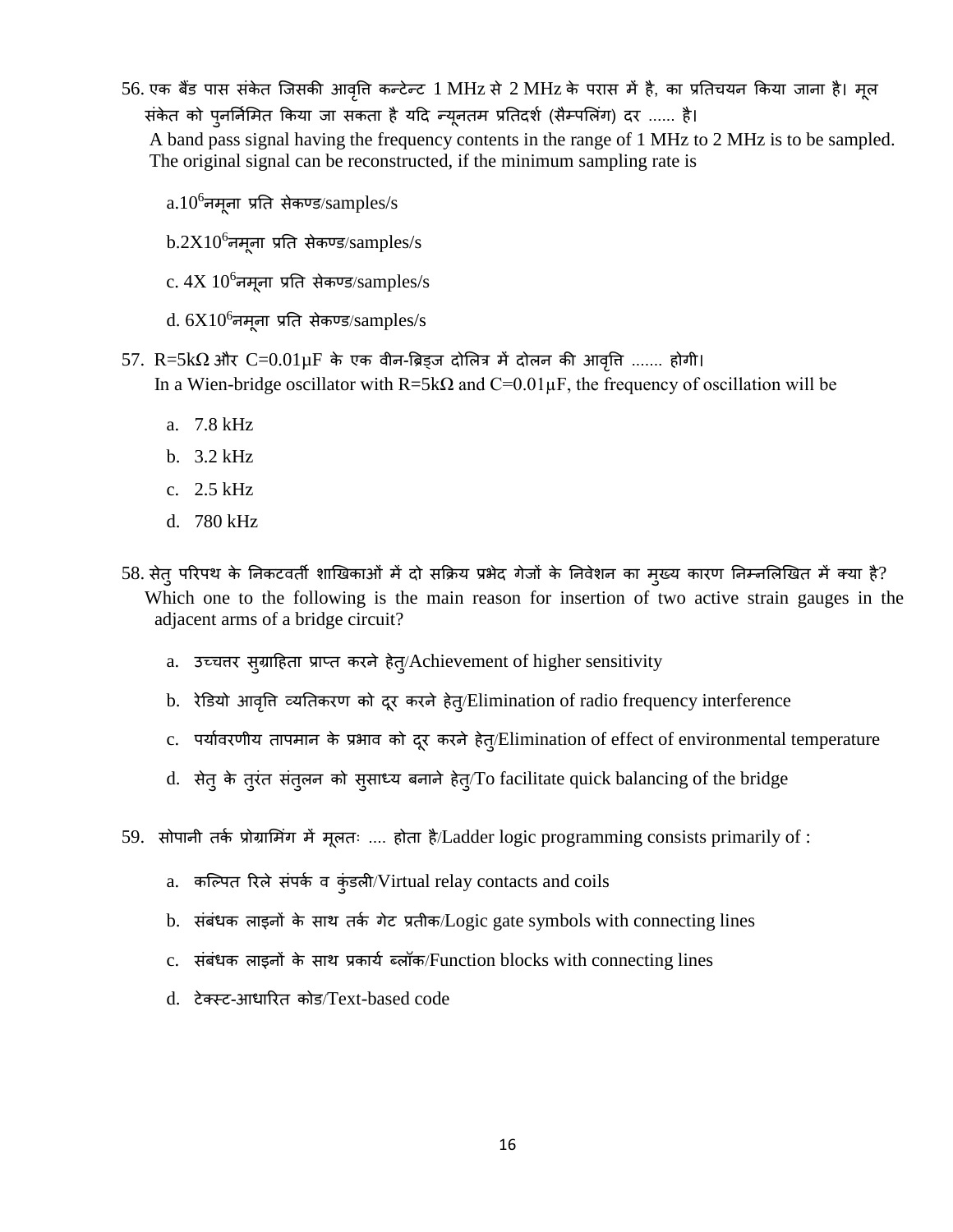60. दो स्विच समांतर में हैं और एक लैंप से जोड़े गए हैं और सप्लाई श्रेणी में है। यह निम्नलिखित तर्क गेट में किसको दर्शाती है?

Two switches are in parallel and are connected with a lamp and supply in series. This represents which of the following logic gate?

- a. AND gate
- b. OR gate
- c. EX-OR gate
- d. NOT gate

 $61.$ एक मापन में दो या दो से अधिक मापों की निकटता को विनिर्दिष्ट करनेवाला शब्द क्या है?

In a measurement, what is the term used to specify the closeness of two or more measurements?

- a. सटीकता/Precision
- b. यथार्थता/Accuracy
- c.सिंलग्निा/Fidelity
- d.देहली/Threshold
- 62. दाब-विद्युत ट्रान्सड्यूसर से निम्नलिखित में किसका माप लिया जा सकता है? Which of the following can be measured using Piezo-electric transducer?
	- a.श्यानता/viscosity
	- b.त्तवस्थापन/Displacement
	- c.बल/Force
	- d.ध्वतन/Sound
- $63.$  प्रकाश चालकीय सेल में निम्नलिखित में कौन प्रयुक्त होता है? Which of the following is used in photo conductive cell?
	- a.लसलेतनयम/Selenium
	- b.तवार्टधस/Quartz
	- c.िोशेल लवण/Rochelle salt
	- d.लिथियम सल्फेट/Lithium sulphate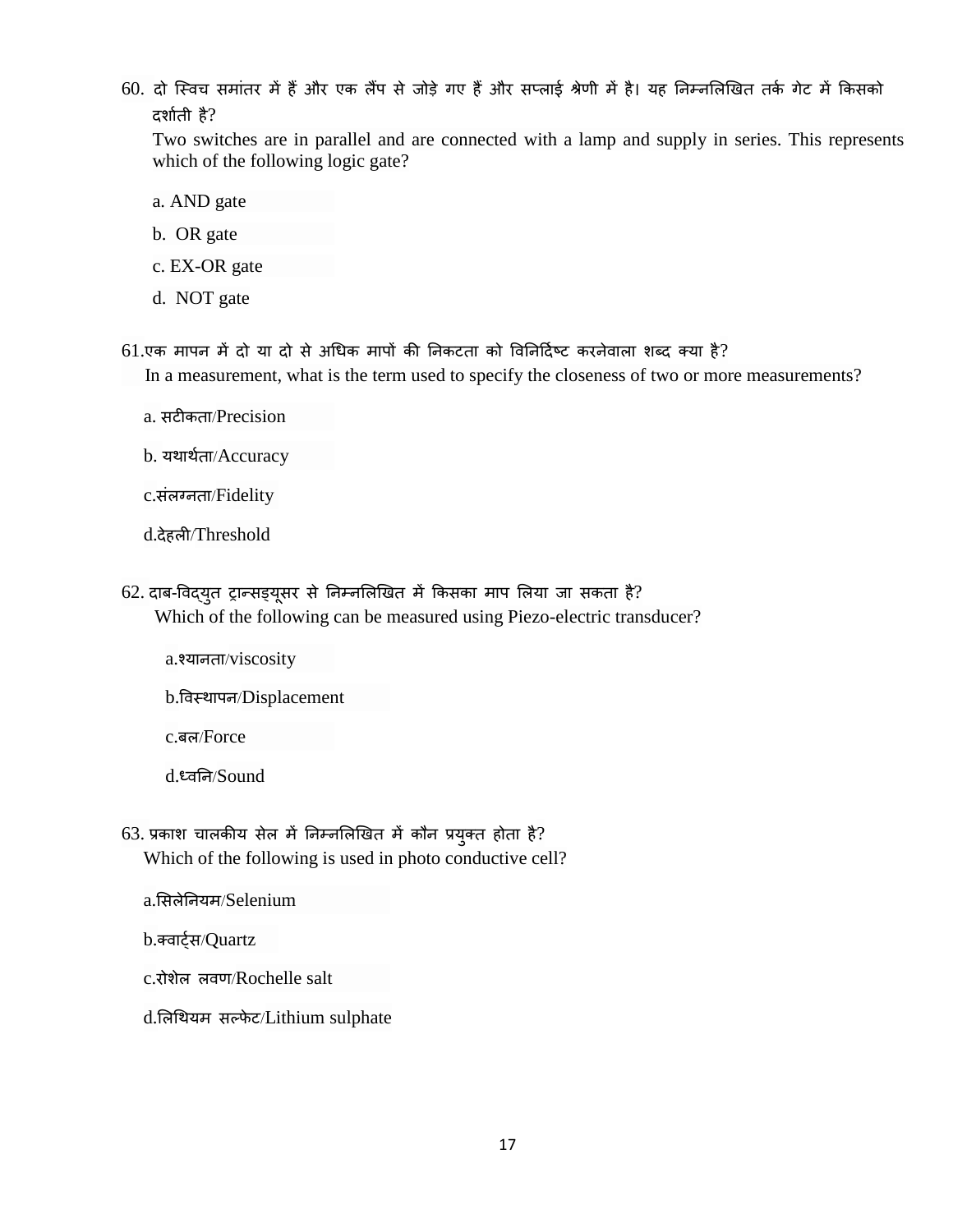## 64. बूरदाँ नलियों में निम्नलिखित में से कौन परिवर्तन होता है?

Which of the following conversion take place in bourdon tubes?

a.दाब से त्तवस्थापन/Pressure to displacement

b.दाब से वोल्टता/Pressure to voltage

c.दाब से प्रभेद/Pressure to strain

d.दाब से बल/Pressure to force

65.पटलीय प्रवाह के लिए निम्नलिखित में कौन रेनल्ड्स संख्या को दर्शाती है? Which of the following represents Reynolds number for laminar flow?

a.2000से कम/Less than 2000

b.4000से अचधक/Greater than 4000

c.अनिंि/Infinite

d.उल्लिखित कोई भी नहीं/None of the mentioned

## 66. संकेत A sin  $(4\pi t+\phi)$ की आवृति क्या होगी?

What will be the frequency of the signal A sin  $(4\pi t+\phi)$ ?

- a. 2Hz
- b. 0.5Hz
- c. 2πHz
- d.  $4\pi$ Hz

67. रैखिक व मरोड़ी कमानियों को ....... व ........ करने के लिए प्रयुक्त किया जाता है। Linear and torsional springs are used to provide \_\_\_\_\_\_\_\_\_\_\_\_\_\_\_\_\_\_\_\_\_\_\_\_\_\_\_\_\_\_\_\_

a. बल व बलआघूर्ण को क्रमशः पुनःस्थापित/Restoring force and restoring torque respectively

b. बलआघूर्ण व बल को क्रमशः प्लःस्थापित/Restoring torque and a restoring force respectively

- $c$ . केवल बलआघूर्ण को पुनःस्थापित/Restoring torque only
- d. उल्लिखित कोई भी नहीं/None of the mentioned

68.कमानी एक ......... क्रम प्रणाली है/Spring is a \_\_\_\_\_\_\_\_\_\_\_ order system.

a.शून्य/Zero

- b.प्रथम/First
- c.द्त्तविीय/Second
- d.तृतीय/Third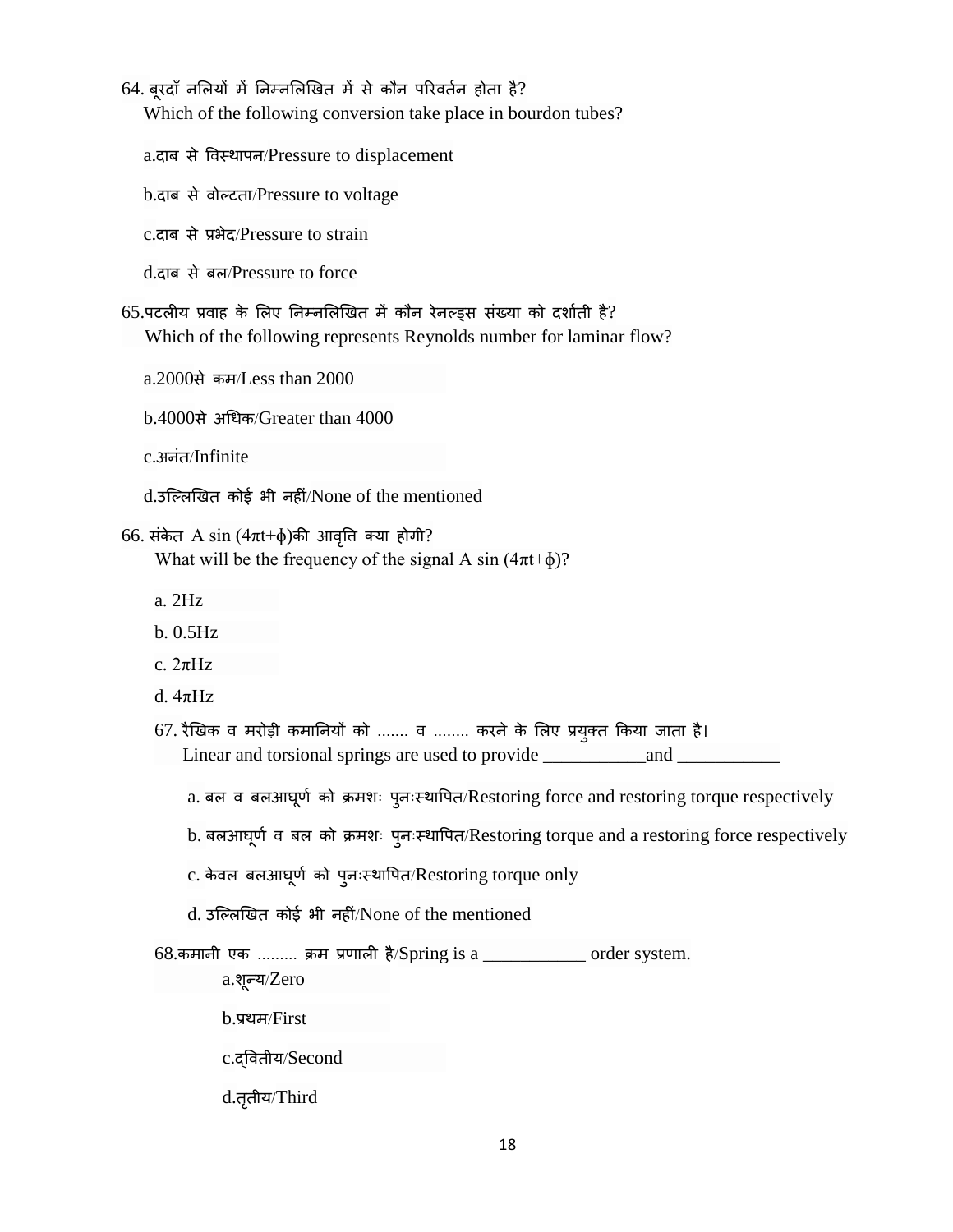69. संवृत्त पाश प्रणाली के लिए निम्न में से कौन एक संपूर्ण अभिव्यक्ति देता है?

Which of the following represents complete expression for a closed loop system?

- a. Aβ b.  $A/\overline{A}\beta$ c. A/  $(1+A\beta)$ d.  $1/(1+A\beta)$
- $70.$  ऋणात्मक फीडबैक प्रणाली के लिए A=3 और  $\beta$ =2 तथा बिना फीडबैक के निर्गम प्रतिबाधा  $100\Omega$  है। उसकी कुल निर्गम प्रतिबाधा कितनी होगी?

For a negative feedback system, A=3 and  $\beta$ =2 and output impedance without feedback is 100 $\Omega$ . What will be its total output impedance?

- a. 14.3 Ω
- b. 700  $\Omega$
- c. 33.33  $\Omega$
- d. 50 Ω

71. डॉप्लर वेगमापी ....... सिदधांत पर काम करती है।

Doppler velocimetry works on the principle of \_\_\_\_\_\_\_\_\_\_

a.ििंिुप्रकालशकी सिंवेदक का आवत्तृि मापन/frequency measurement of fiber optic sensor

b.तंत् प्रकाशिकी संवेदक का आयाम मापन/amplitude measurement of fiber optic sensor

c.ििंिुप्रकालशकी सिंवेदक का कला मापन/phase measurement of fiber optic sensor

d.ििंिुप्रकालशकी सिंवेदक का काल त्तवस्थापन मापन/time shift measurement of fiber optic sensor

 $72$ . प्रोग्राम व डाटा मेमरी के लिए कौन-सी वास्तुकला (आर्किटेक्चर) भिन्न बसें प्रदान करती है? Which architecture provides separate buses for program and data memory?

a.हार्वेड वास्तुकला/Harvard architecture

b.वॉन न्यूमैन वास्तुकला/Von Neumann architecture

c.उल्लिखित कोई भी नहीं/None of the mentioned

d.उल्लिखित सभी/All of the mentioned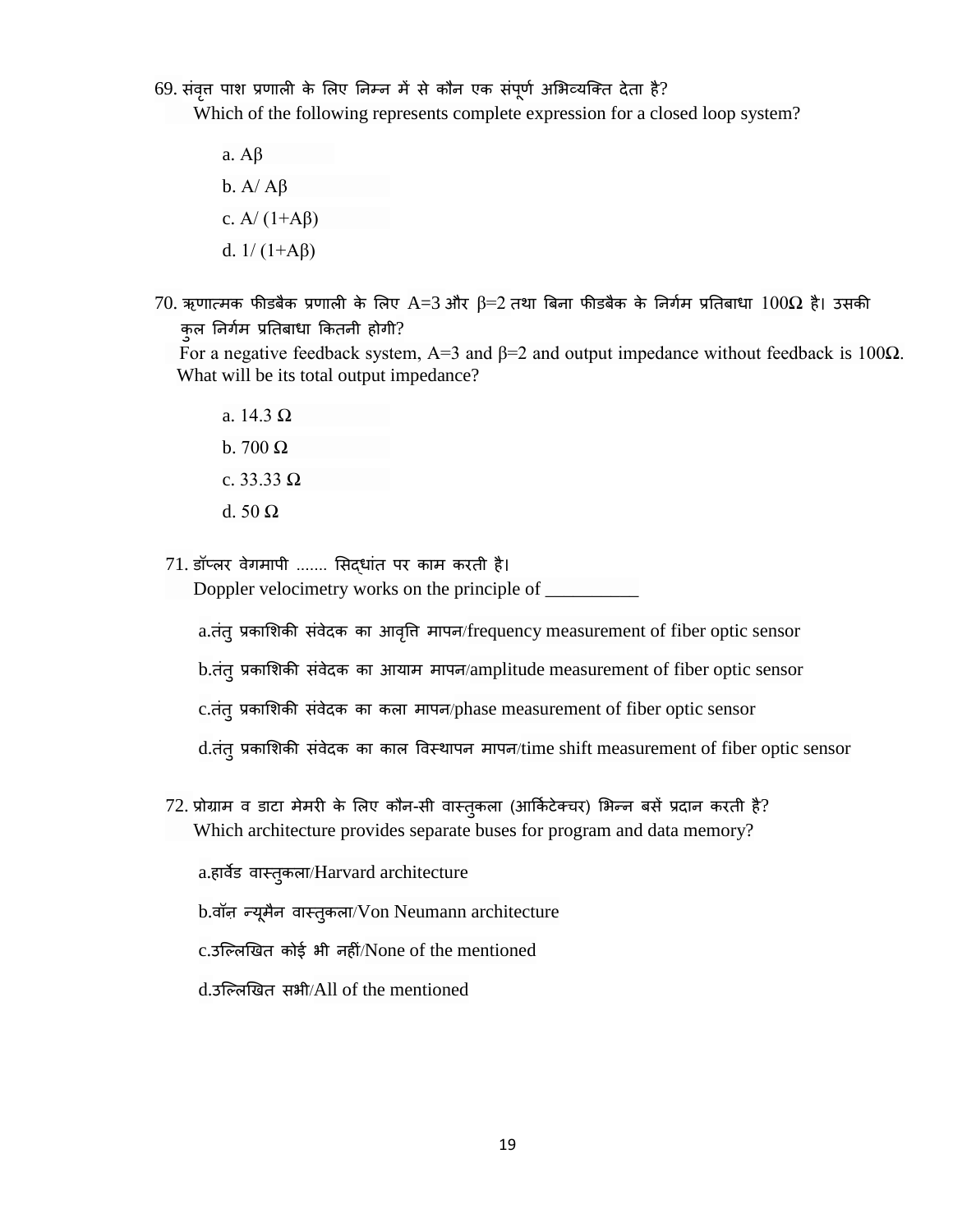$73.$  ऐन्डर्सन ब्रिड्ज को ...... के लिए उपयोग किया जाता है/ Anderson bridge is used for \_\_\_\_\_\_\_\_\_

a.स्व-प्रेरकत्व के मापन/the measurement of self-inductance

b.प्रतििोध के मापन/the measurement of resistance

c.धारिता के मापन/the measurement of capacitance

d.प्रतिबाधा के मापन/the measurement of impedance

 $74.$  एक IGBT में तीन टर्मिनल हैं जिन्हें .... कहा जाता है/ An IGBT has three terminals called :

a.संग्राही, उत्सर्जक और आधार/Collector, Emitter and Base

b.अपवाह, स्रोत और आधार/Drain, Source and Base

c.अपवाह, स्रोत और गेट/Drain, Source and Gate

d.संग्राही, उत्सर्जक और गेट/Collector, Emitter and Gate

 $75.$  निम्नलिखित में से बोइलर में प्रयुक्त जल के लिए वांछित pH मान कौन-सा है? Out of the following, which is the desirable pH value of the water used in boiler?

a.एक/unity

- b. 7 c. 5.5
- d. 8.5

76. ECG में, अंशांकन संकेत आयाम ... है/In ECG, the calibration signal amplitude is

- a. 1 mV
- b. 1V
- c. 1 microVolt
- d. 0.5 mV